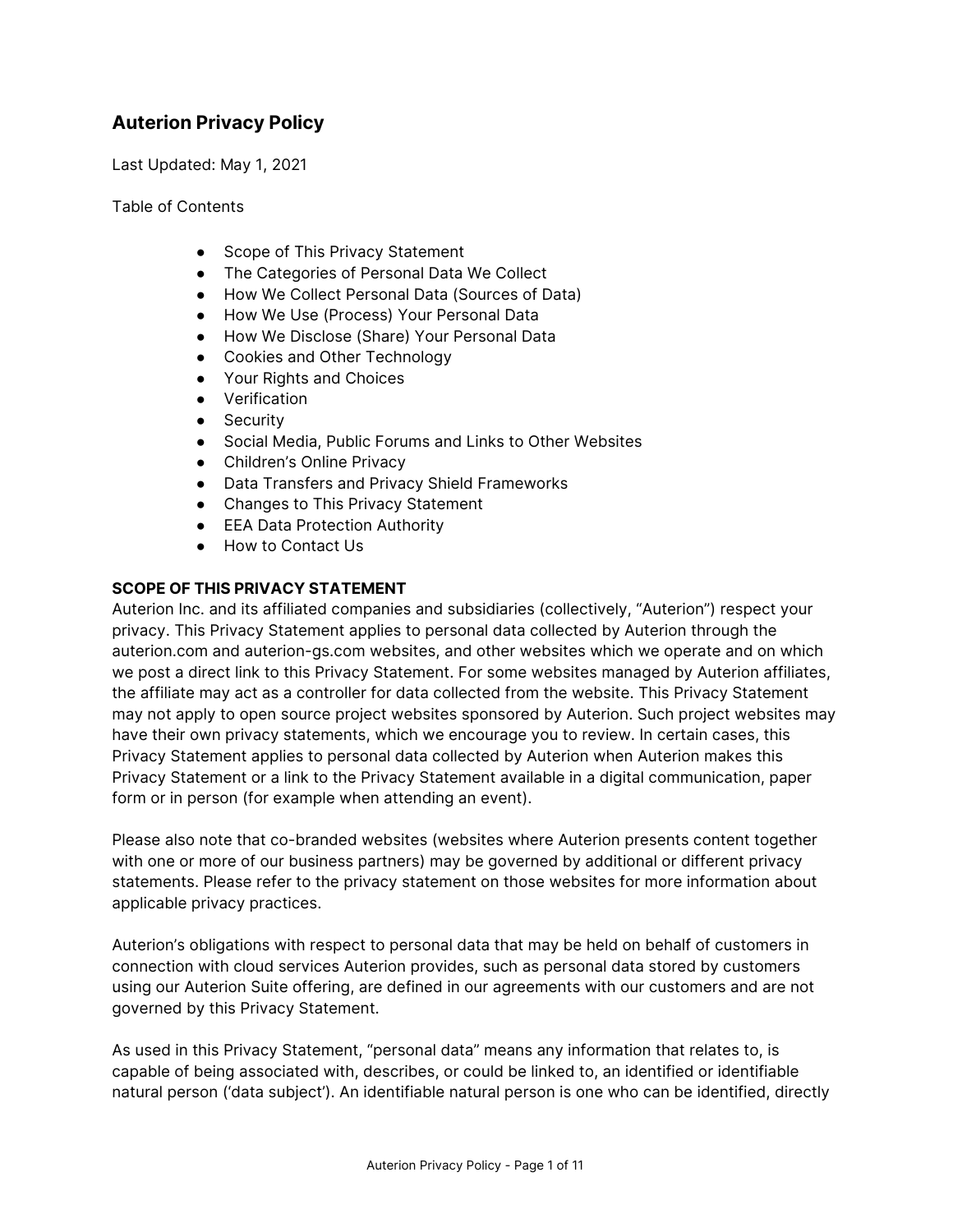or indirectly, in particular by reference to an identifier such as a name, an identification number, location data, an online identifier or to one or more factors specific to the physical, physiological, genetic, mental, economic, cultural or social identity of that natural person.

# **THE CATEGORIES OF PERSONAL DATA WE COLLECT**

To the extent permitted by applicable law, the categories and types of personal data collected directly from you may include, without limitation:

- Contact information, including identifiers: Information used to communicate with you, such as first and last name, title, company name, email address, telephone number, and postal address;
- Account and commercial information: Information that Auterion maintains in association with your account, such as your account number, username/user ID, password, payment information, purchase records, information about your use of the product or service, information about your registration or participation in a class, exam, certification, training, webcast or other event, your preferred language and other preferences, credit and billing status and support inquiries;
- Professional or employment-related information: Information contained in your job inquiries or applications, such as resume, cover letter, age, education, professional history and contact details; • Internet or other similar network activity: Information collected when you visit a website, such as IP address, browsing history, information on your interaction with the website, browser type and language, operating system, location, date and time;
- Location information: Information about your physical location, such as if you provide your postal address or based on your IP address if you visit a website; and
- Inferences: Information drawn from the personal data collected above, such as what topics you may be interested in based on the areas of the website you visit or what products you may be interested in based on purchase records.

### **HOW WE COLLECT PERSONAL DATA (SOURCES OF DATA**)

Auterion collects personal data directly from you and from other categories of sources as described in more detail below. The categories of personal data collected directly from you by Auterion include all of the categories identified above in "The Categories of Personal Data We Collect" section. Auterion collects personal data directly from you when you interact with us through our websites, including, without limitation, when you:

- Create a user account (individual or corporate);
- Make online purchases or register products;
- Request support;
- Register for or participate in a webcast, class, exam, certification, training, or other event;
- Request information or materials (e.g., product summaries, datasheets, marketing material);
- Participate in surveys or evaluations;
- Participate in promotions, contests, or giveaways;
- Apply for employment; or
- Submit questions or comments.

Personal data we collect online may also be combined with personal data you provide to us through offline channels such as through a call center, during an interview or in conjunction with a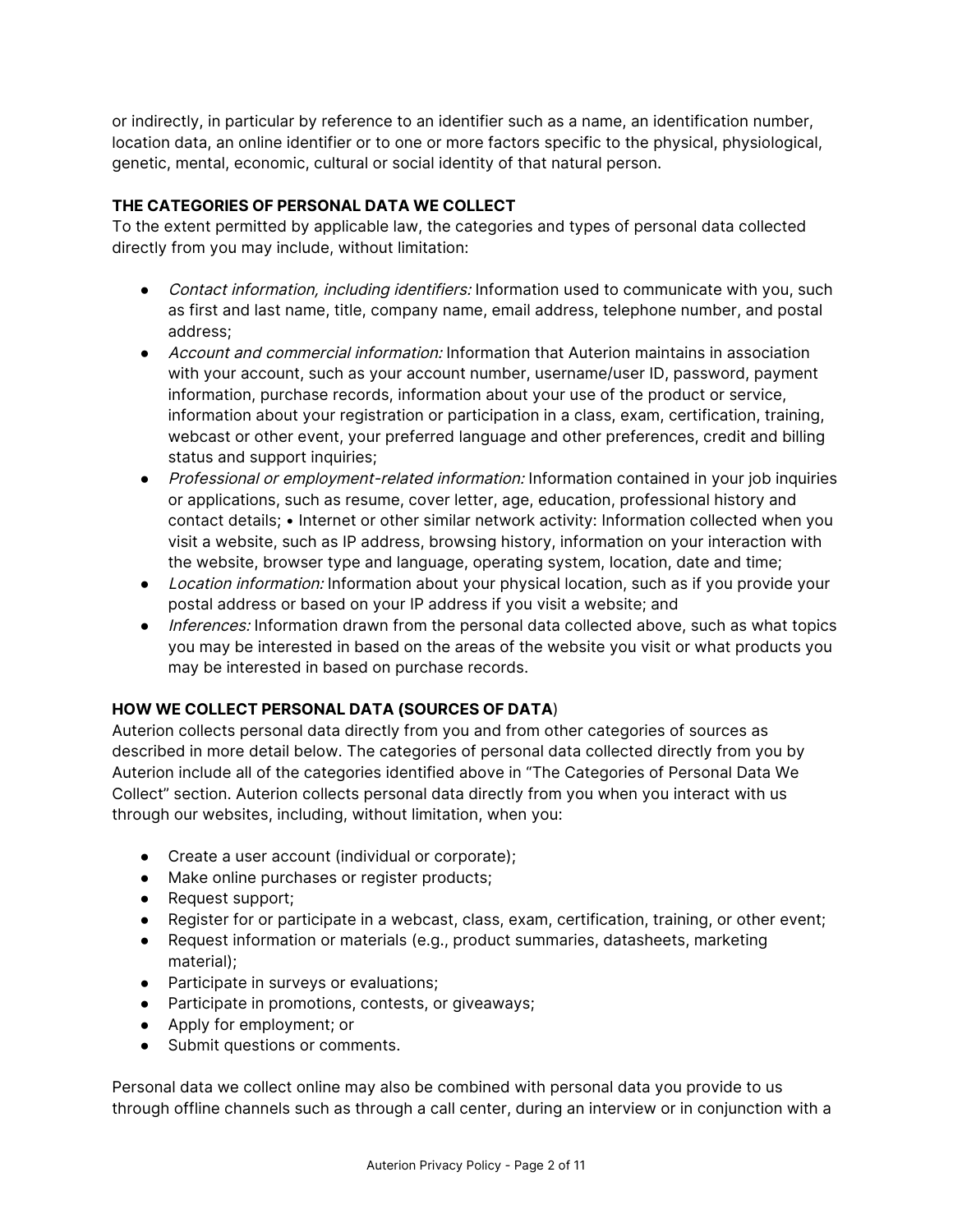Auterion event you attend. We may also collect information indirectly from you relating to your use of our websites and response to our emails through the use of various technology. The categories of personal data collected in this manner are what we refer to above as Internet or other similar network activity and inferences. Collecting information in this manner allows us to analyze the effectiveness of our websites and our marketing efforts, personalize your experience and improve our interactions with you. For more information about the technology we employ for these purposes, see the "Cookies and Other Technology" section below.

We may also supplement the personal data we collect from you with additional personal data we receive from third parties, such as your employer, our customers, and our business partners where you purchase any of our products or services through such business partners. The categories of personal data we receive from this type of third party includes account and commercial information and professional or employment-related information. We do this to help us improve the overall accuracy of the information and its completeness and to help us better tailor our interactions with you.

From time to time, we may collect contact information through other sources, such as list vendors. When we do so, we ask the vendors to confirm that the information was legally acquired by the third party and that we have the right to obtain it from them and use it.

# **HOW WE USE (PROCESS) YOUR PERSONAL DATA**

Auterion may use personal data we collect about you to:

- *Identify and Authenticate You*. We use your personal data to verify your identity when you access and use our services and to ensure the security of your personal data. This includes your creation of an account that is associated with your personal data.
	- The personal data that may be collected and processed for this purpose includes: name, title, company name, email address, telephone number, postal address, account number, username/user ID, password, preferred language and preferences. We process this information in order to comply with our contractual obligations to you. In other cases, it is in our legitimate business interests to be able to identify and authenticate you.
- Fulfill Your Requests. If you request something from Auterion, such as a product or service, a call back, a newsletter subscription, or specific marketing or other materials, we use the personal data you provide to respond to your request. We or our representatives may also contact you as part of customer satisfaction surveys or for market research purposes. Where required by applicable law, we will obtain your consent before sending marketing messages.
	- The personal data that may be collected and processed for this purpose includes: name, title, company name, email address, telephone number, postal address, account number, username/user ID, payment information, purchase records, information about your use of the product or service, information about your registration or participation in an event, your preferred language and other preferences, credit and billing status, and support inquiries. We process this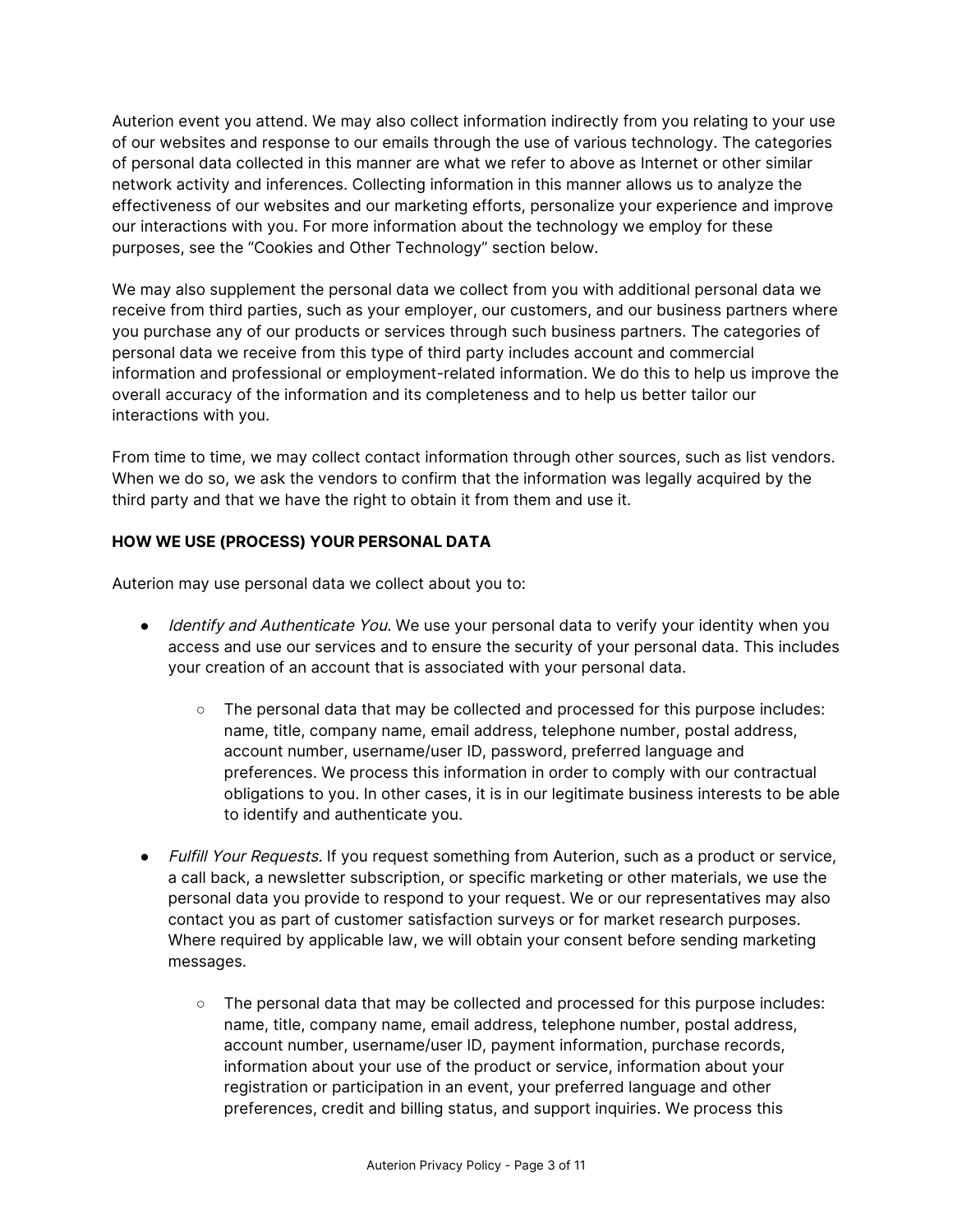information in order to comply with our contractual obligations to you when responding to your requests. In other cases it is in our legitimate business interests to be able to provide customers and prospective customers with information, goods, or services they request.

- Provide You with Information About Our Products, Services and Events. Auterion may use your personal data to notify you about product and service offerings as well as events that we believe may be of interest to you. Auterion also may use your personal data to respond directly to your requests for information, including registrations for newsletters or other specific requests.
	- The personal data that may be collected and processed for this purpose includes: name, title, company name, email address, telephone number, postal address, account number, username/user ID, payment information, purchase records, information about your use of the product or service, information about your registration or participation in an event, your language and other preferences, credit and billing status, and support inquiries and location information and inferences. It is in our legitimate business interests to be able to provide customers, prospective customers, and the public with information about our products, services, and events.
- Provide Support and Customer Service. We use your personal data to provide support for products or services you have obtained from us and answer other questions. In the course of providing technical support to you, we may sometimes have incidental access to data that you have provided to us or data that is located on your systems. This data may contain information about you, or your organization's business, employees, customers, partners, or suppliers. This Privacy Statement does not govern our access to or handling of this information. The conditions regarding the handling and processing of that data is covered by the applicable agreement between you and Auterion, such as our Enterprise Agreement.
	- The personal data that may be collected and processed for this purpose includes: name, title, company name, email address, telephone number, postal address, account number, username/user ID, payment information, purchase records, information about your use of the product or service, information about your registration or participation in an event, your language and other preferences, credit and billing status, and support inquiries. We process this information in order to comply with our contractual obligations to you.
- Process Your Job Application. When you apply for a position at Auterion, we use the personal data you provide for the purpose of assessing your application, considering you for future positions and carrying out human resources functions in accordance with applicable law. Auterion will share the personal data you supply during the application process with internal human resources professionals as well as professionals in our business functions who are participating in the application and interview process.
	- $\circ$  The personal data that may be collected, shared, and/or processed for this purpose includes: name, title, company name, email address, telephone number, postal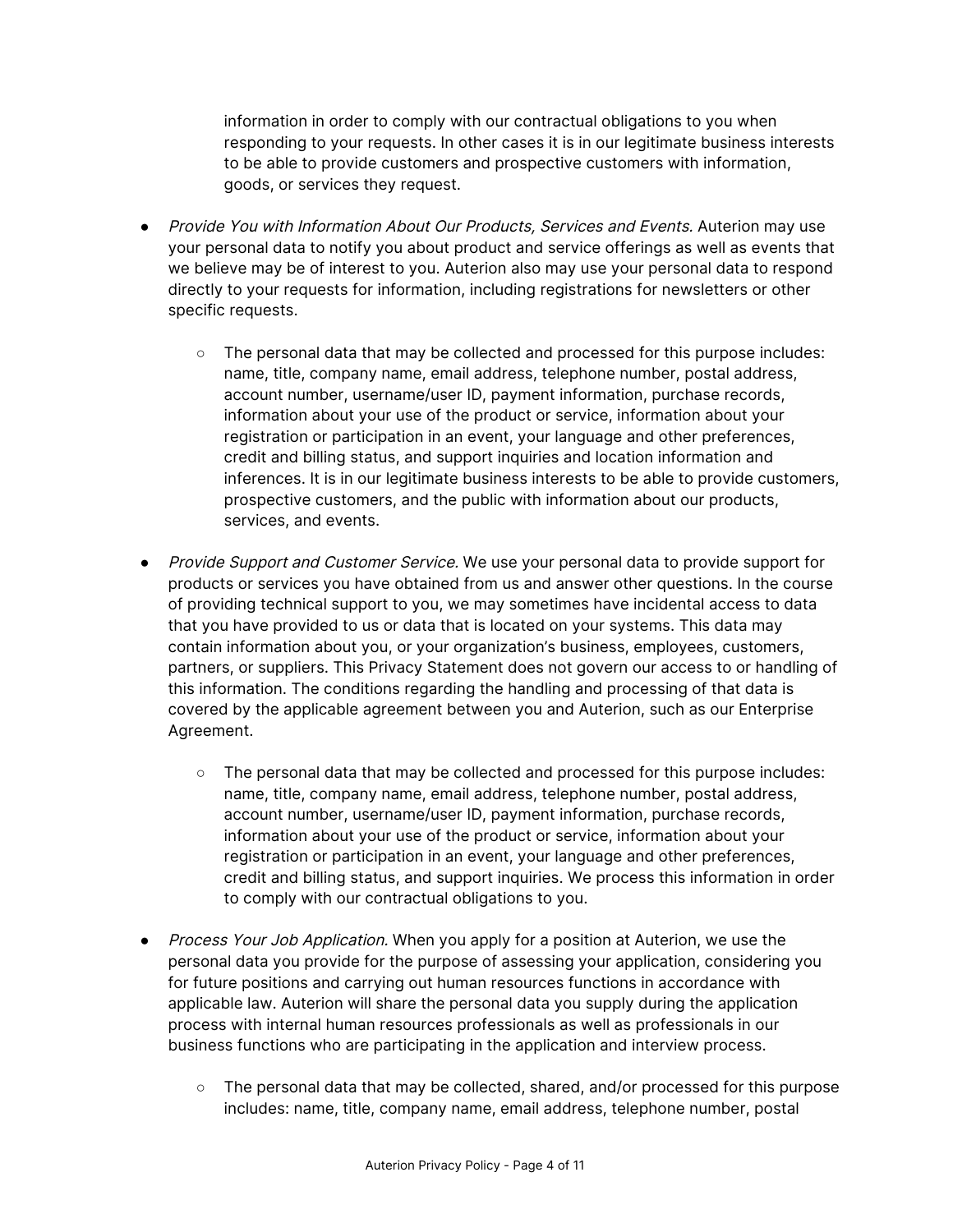address, your preferred language and other preferences, resume, cover letter, age, education, professional history and contact details. It is in our legitimate business interests to be able to review the qualifications of prospective employees and perform human resources functions with regard to our employees.

- Enhance the Website Experience. When you use our websites and/or respond to our emails, we use the personal data you provide for the purpose of enhancing and customizing your experience on our websites and to deliver content and product and service offerings relevant to your interests, including targeted offers through our website, third-party sites or email (with your consent, where required by applicable law). We may also use this information to help us improve and further develop our websites, products and services.
	- The personal data that may be collected, shared and/or processed for this purpose includes: name, title, company name, email address, telephone number, postal address, information about your use of the product or service, information about your registration or participation in an event, your preferred language and other preferences, location information, inferences, information collected when you visit a website, such as IP address, browsing history, information on your interaction with the website, browser type and language, operating system, location, date and time. It is in our legitimate business interests to improve the Auterion websites, products and services and to enhance our users' experience with the websites, products and services. We will not use your personal data in a manner that is inconsistent with the purpose of its original collection, unless we have provided you additional notice and you have consented. Auterion will retain your personal data for as long as is required to fulfill the purposes for which the information is processed or for other valid reasons to retain your personal information (for example to comply with our legal and regulatory obligations, resolve disputes, enforce our agreements and for the establishment, exercise or defense of legal claims).

### **HOW WE DISCLOSE (SHARE) YOUR PERSONAL DATA**

Auterion discloses personal data for the following business purposes:

- Auterion may disclose personal data to business partners and service providers in order to support our business operations, such as (but not limited to) fulfilling your orders, following up on requests, providing support and assisting Auterion with sales, marketing and communication initiatives. These business partners and service providers include distributors, resellers, payment processors, financial service providers and institutions, materials production and shipping companies, postal or government authorities, market intelligence and consulting service providers, and information technology service providers. Business partners and service providers are required by contract to keep the information received on behalf of Auterion confidential and secure and not use it for any purpose other than the purpose for which it was provided to them.
	- The categories of personal data we may disclose to these third parties include: contact information, including identifiers; account and commercial information;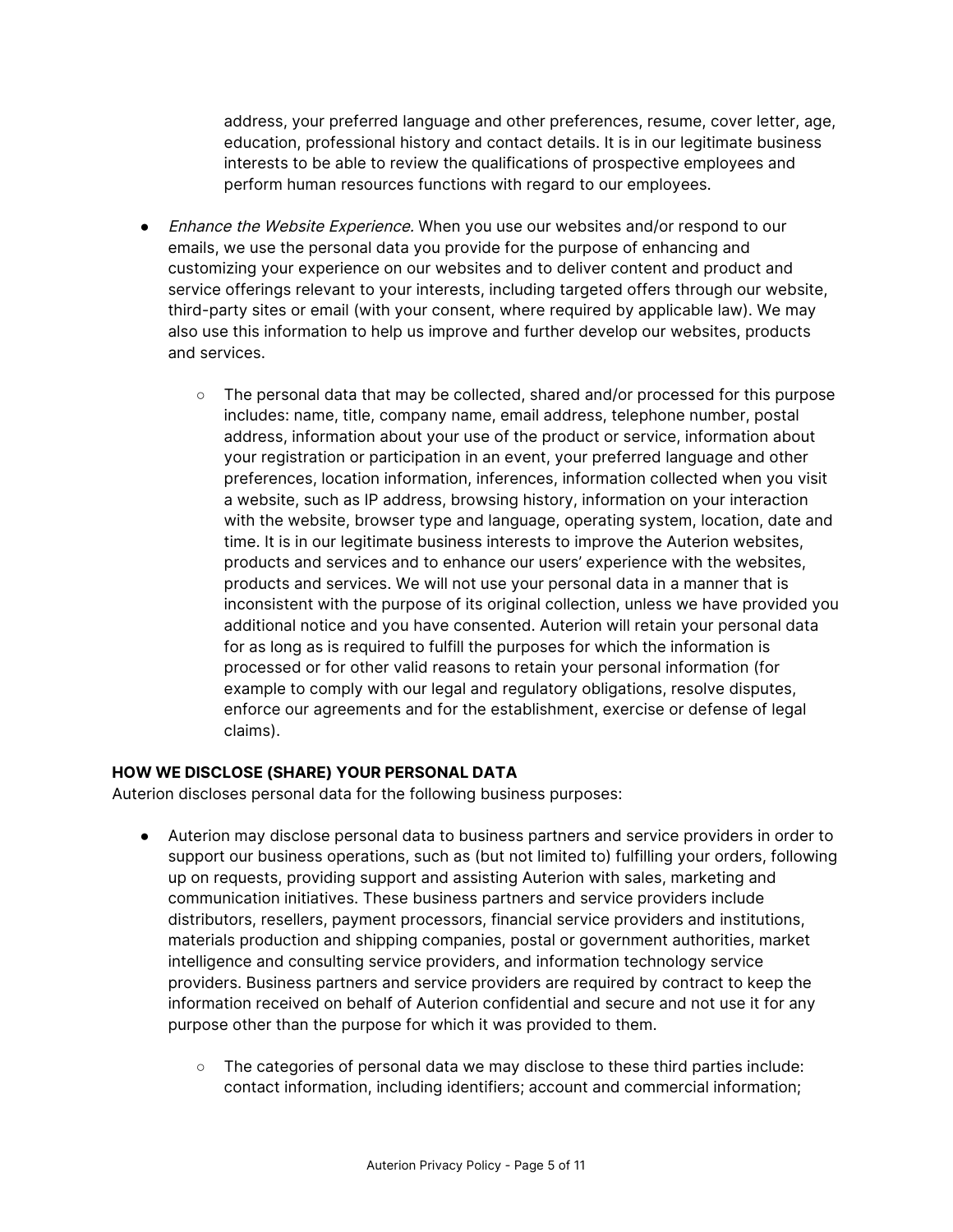professional or employment-related information; internet or other similar network activity; location information; and inferences.

- Auterion may disclose personal data as required by law or legal process, such as responding to a duly authorized and lawful request of a police or public authority (including to meet national security or law enforcement requirements), to enforce or protect the rights of Auterion, when such disclosure is necessary or appropriate to prevent physical harm or financial loss as permitted by applicable law, or in connection with an investigation of suspected or actual illegal activity.
	- The categories of personal data we may disclose to these third parties include: contact information, including identifiers; account and commercial information; professional or employment-related information; internet or other similar network activity; location information; and inferences.
- Auterion may disclose personal data in the context of a business transaction involving part or all of Auterion, such as a merger, acquisition, consolidation, or divestiture. Such a transaction may involve the disclosure of personal data to prospective or actual purchasers, or the receipt of it from sellers. It is Auterion's practice to seek appropriate protection for information in these types of transactions. Following such a business transaction, you may contact the entity to which we transferred your personal data with any inquiries concerning the use of that information.
	- The categories of personal data we may disclose to these third parties include: contact information, including identifiers; account and commercial information; professional or employment-related information; internet or other similar network activity; location information; and inferences.
- Auterion Inc. may also disclose personal data to its affiliates and subsidiaries, including its parent company, Auterion Ltd., for the business purposes described above, and transfer personal data to countries where Aute
	- The categories of personal data we may disclose to these third parties include: contact information, including identifiers; account and commercial information; professional or employment-related information; internet or other similar network activity; location information; and inferences. Except with respect to Auterion's use of certain third party cookies and similar technology which activity may constitute a "sale" under California law, Auterion does not, and does not have any plans in the future to, sell your personal data. For California consumers, please see the California Supplemental Privacy Statement on Sale of Personal Data.

### **COOKIES AND OTHER TECHNOLOGY**

When you visit our websites we may automatically collect information such as your IP address, browsing history, information on your interaction with the website, browser type and language, operating system, location, date and time (i.e., the category above referred to as Internet or other similar network activity). We may also use cookies to collect information as you navigate our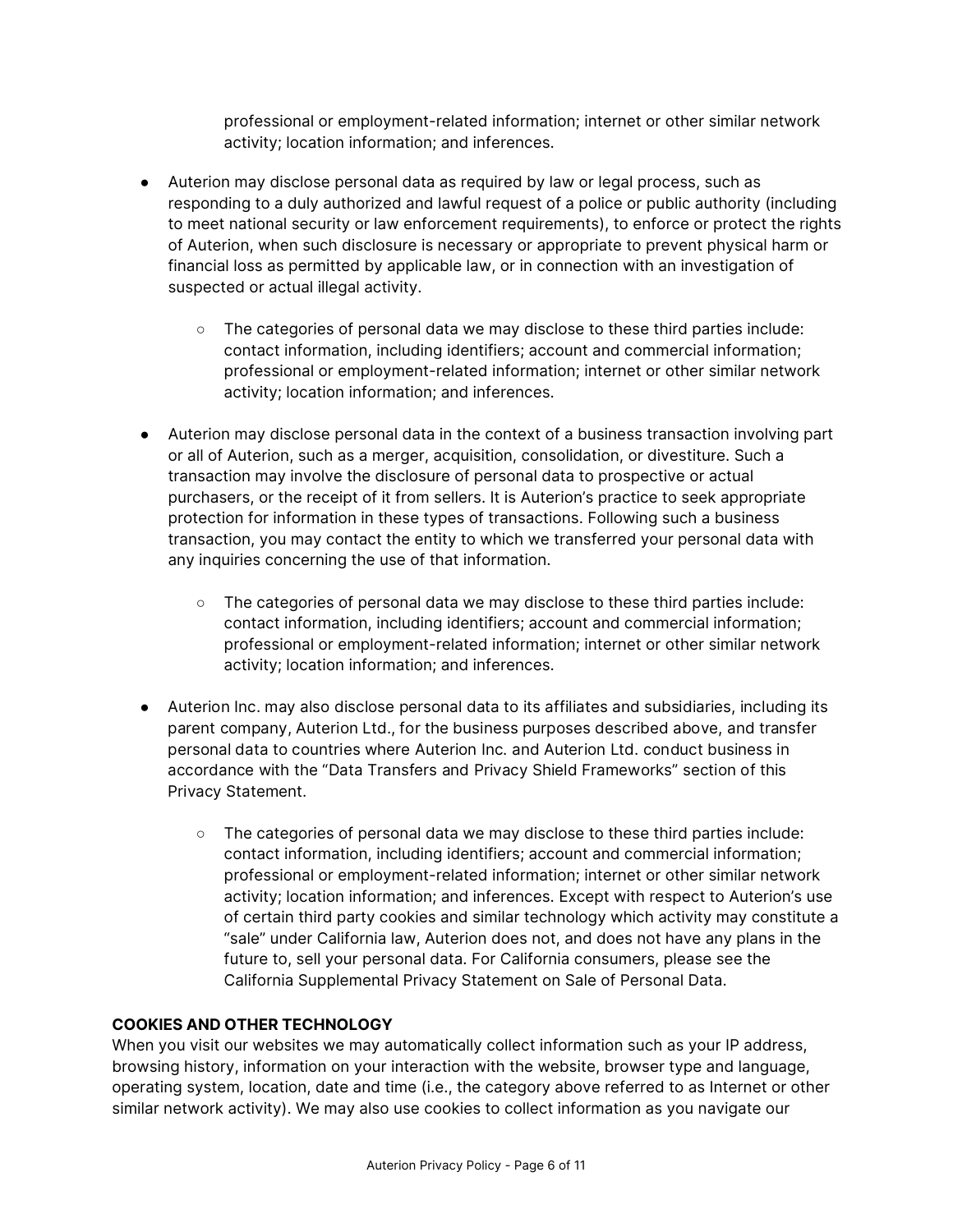websites. A cookie is a small amount of data that is sent to your browser from a web server and stored on your device. The cookie may be placed by Auterion or by an authorized third party. We use both session-based and persistent cookies on our websites. Session-based cookies exist during a single session and disappear when you close your browser or turn off your device. Persistent cookies remain on your device even after you close your browser or turn off your device.

Auterion categorizes the cookies on our websites into three categories: Required, Functional and Advertising cookies.

- Required Cookies. Required cookies are necessary to enable the basic features of the website to function. Auterion uses some cookies that are required for the delivery of services on our websites. Cookies that are required allow us to maintain and improve the safety and security of our websites, authenticate account users, allow you to access your private accounts on our websites, allow you to sign into different portions of our websites with the use of only one login, balance the traffic on our websites, and remember items in your shopping cart. Cookies that are required are not used for marketing purposes.
- *Functional Cookies*. Functional cookies allow us to analyze your use of the website to evaluate and improve our performance. Auterion also uses functional cookies to improve our service to you and personalize your web browsing experience, such as by gaining a better understanding of your interests and requirements regarding our websites, our business or our products and services. Cookies that Auterion uses to improve our services and your website experience may remember your language and site preferences, invite you to participate in surveys or evaluations, show you when you are logged into our system and allow you to remain logged-in for a period of time, help provide you with support services, remember your login information, and prepopulate forms that you have already completed. Auterion also uses cookies that collect information about how you use our websites, including which pages you visit, and whether you experience any errors. These cookies use aggregate information to provide statistics on how our websites are used, help us improve our websites by measuring errors, testing different designs on our websites, and helping us measure the traffic on our websites so that we can optimize our content accordingly. These cookies are used to help us improve how our websites work, understand what interests our users, and measure website quality and the effectiveness of our online advertising.
- Advertising Cookies. Advertising cookies are used to show you ads that are more relevant to you. We may share this information with advertisers or use it to better understand your interests. For example, advertising cookies may be used to share data with advertisers so that the ads you see are more relevant to you. In addition, we may use remarketing technology to advertise on other websites you may visit. In doing so, a third party may place or read a unique ad-serving cookie on your device and use technical information about your browser and your activity at a Auterion website to serve advertisements to you on non-Auterion websites.

While Auterion websites at this time generally do not recognize automated browser signals regarding tracking mechanisms, such as "do not track" instructions, you can generally express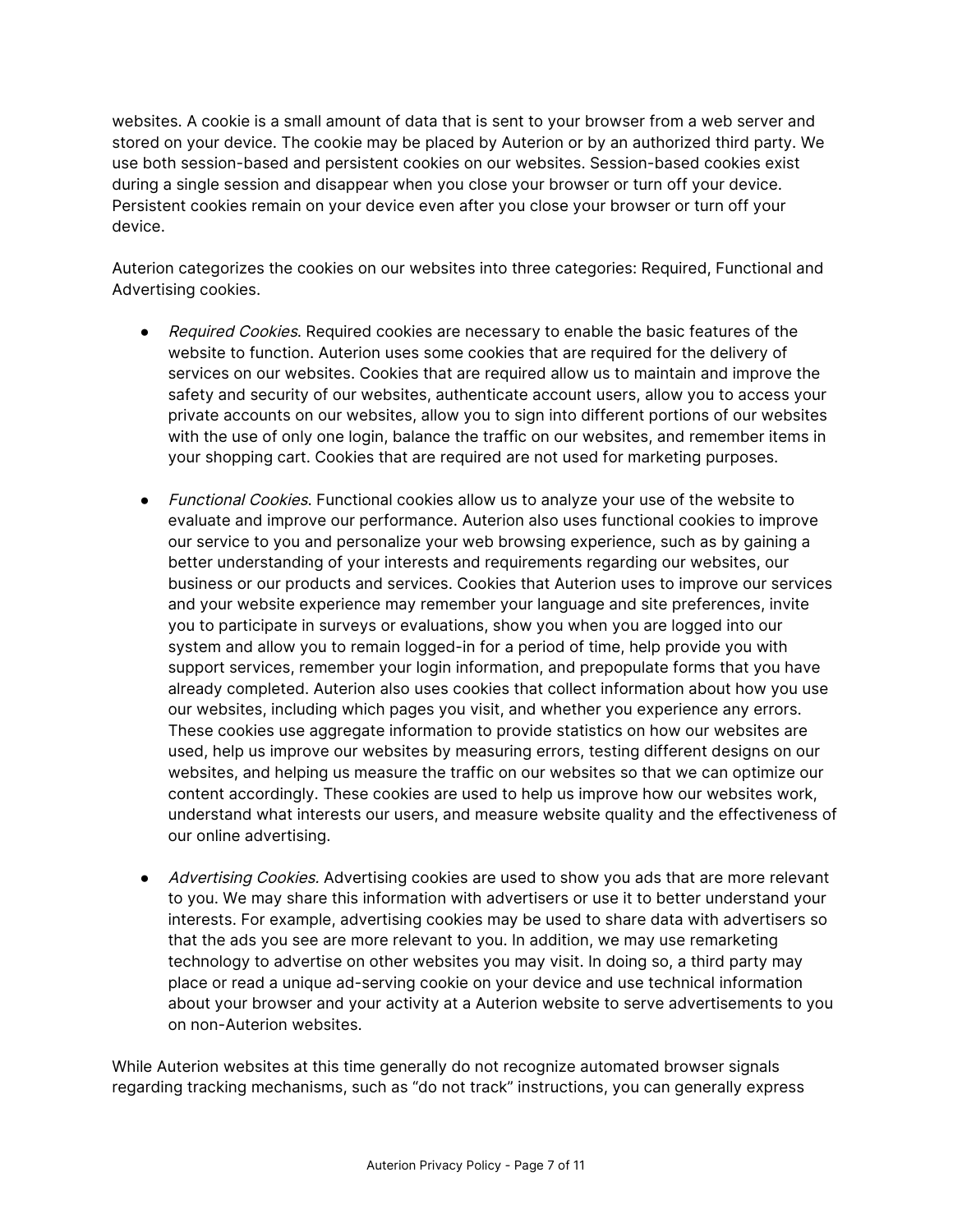your privacy preferences regarding the use of most cookies and similar technology through your web browser.

Auterion also uses web beacons alone or in conjunction with cookies to compile information about usage of our websites and interaction with emails from Auterion (e.g., open rates, click through rates). Web beacons are clear electronic images that can recognize certain types of information on your device, such as cookies, when you viewed a particular website tied to the web beacon, and a description of a website tied to the web beacon. For example, Auterion may place web beacons in marketing emails that notify Auterion when you click on a link in the email that directs you to one of our websites. Auterion uses web beacons to operate and improve our websites and email communications.

# **YOUR RIGHTS AND CHOICES**

In accordance with the laws of certain countries, you may have certain rights and choices regarding the personal data we collect and maintain about you, and how we communicate with you.

Where the EU General Data Protection Regulation 2016/679 ("GDPR"), the Brazilian General Data Protection Law ("LGPD"), the California Consumer Privacy Act of 2018 ("CCPA") or similar legal requirements apply to the processing of your personal data, especially when you access the website from a country in the European Economic Area ("EEA"), Brazil, or as a consumer in the state of California or in a jurisdiction with similar legal protections, you have the following rights, subject to some limitations, against the respective Auterion Company responsible for the website you are using:

- The right to request information about our use of your personal data (e.g., the pieces and categories of personal data we have; the categories of sources, purposes for collection, the third parties with whom we have shared personal data, and personal data we have disclosed); • The right to review and access your personal data;
- The right to rectify (correct, update or modify) the personal data we hold about you;
- The right to erase (e.g., delete), anonymize or block your personal data;
- The right to restrict our use of your personal data;
- The right to object to our use of, or certain types of disclosures of, your personal data; The right to receive your personal data in a usable format and transmit it to a third party (also known as the right of data portability); and
- The right to lodge a complaint with your local data protection authority.

If you would like to exercise any of these rights, you may by contacting us on our general website inquiry form. For California consumers, you may also submit requests by calling Auterion's U.S. support number at 1-617-286-3456.

Where the GDPR, LGPD, CCPA or similar legal requirements apply, you also have the right to withdraw any consent you have given to uses of your personal data. If you wish to withdraw consent that you have previously provided to us, you may do so by contacting us our general website inquiry form. However, the withdrawal of consent will not affect the lawfulness of processing based on consent before its withdrawal.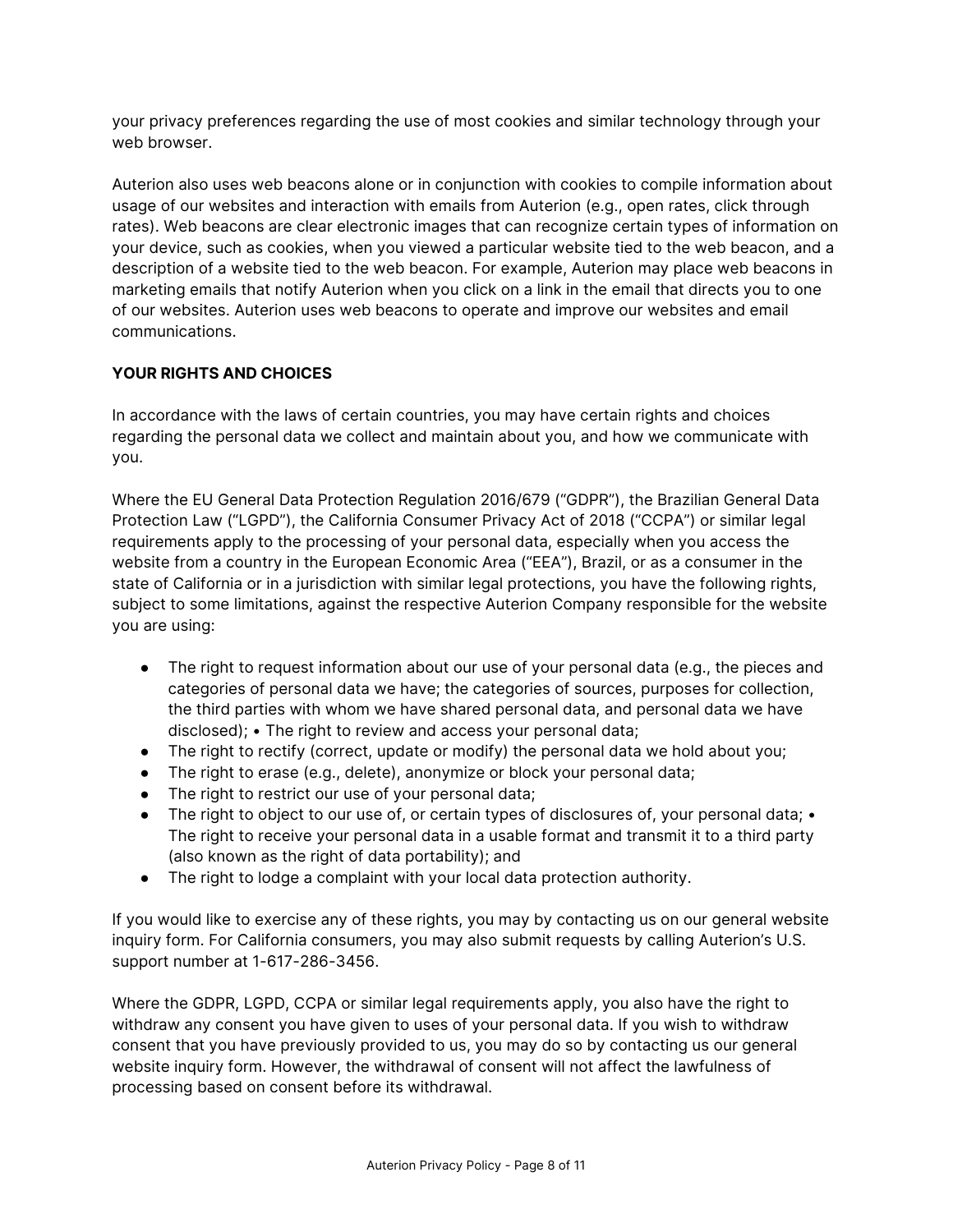Where the GDPR, LGPD, CCPA or similar legal requirements do not apply, Auterion grants you the ability to access, modify, or update some of your personal data online at any time. You may log in and make changes to your information, such as your password, your contact information, your general preferences, and your personalization settings. If necessary, you may also contact us via our general website inquiry form and describe the changes you want made to the information you have previously provided. However, note that changing or deleting information necessary for Auterion to assist with support, services, and purchases may result in a delay or interruption in processing your requests.

You will be given an opportunity to tell us whether you would like to receive information, special offers, and promotional materials by email from Auterion or our business partners when you create an auterion.com account, when you register for a service, when you provide us with your personal data, or when we send you a marketing email. Where required by applicable law, we will obtain adequate consent to provide you with these marketing materials. You also have the ability to opt out of receiving marketing emails from Auterion at any time without cost by clicking on the relevant link contained in our marketing emails or by contacting us via our general website inquiry form. You can also exercise your rights and choices by contacting us as described below under "How to Contact Us."

When you exercise your privacy rights, such as those conferred by the GDPR, LGPD or the CCPA, you have a right not to receive discriminatory treatment by Auterion for the exercise of such privacy rights.

# **VERIFICATION**

Before responding to a request for information about your personal data, we must verify the request. Verification is important to protect your information and to help confirm that we are responding to a valid request and providing the response to the correct individual. To verify the request we initially ask for at least two (2) or three (3) identifiers, such as name, email address and location. If we have a need to request additional identifiers to reasonably verify your identity, we will contact you and request additional verification. The information we ask to verify your identity may depend on your relationship with us.

When you exercise your privacy rights under the GDPR, LGPD, CCPA or similar laws, you can designate an authorized agent or representative to make a request on your behalf by providing the authorized agent with written permission to do so and verifying your identity with us as part of the request, or by providing the authorized agent with Power of Attorney pursuant to applicable law (e.g., the California Probate code). We will ask the individual submitting the request to denote that they are an authorized agent or representative. When submitted by an authorized agent or representative, we ask the authorized agent or representative to provide name, email address and a description of the relationship with the individual who is the subject of the request and to certify that the representative has permission to submit the request, and may request proof of the consumer's written permission.

### **SECURITY**

Auterion intends to protect your personal data. We have implemented appropriate physical, administrative and technical safeguards to help us protect your personal data from unauthorized access, use and disclosure. For example, we encrypt certain personal data such as payment information when we transmit such information over the Internet. We also require that our business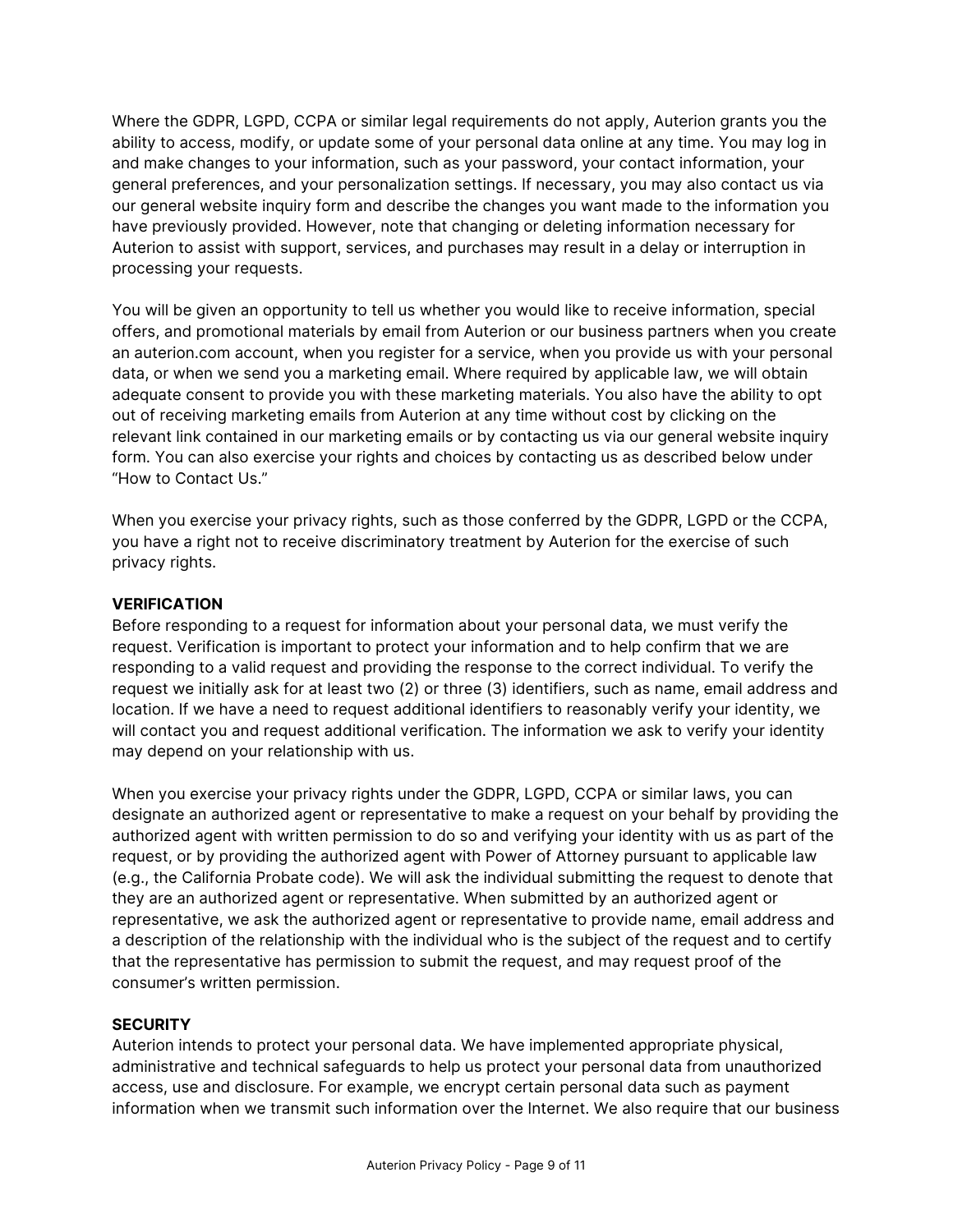partners and service providers protect such information from unauthorized access, use and disclosure.

# **SOCIAL MEDIA, PUBLIC FORUMS AND LINKS TO OTHER WEBSITES**

Auterion may provide social media features that enable you to share information with your social networks and interact with Auterion on various social media websites. Your use of these features may result in the collection or sharing of information about you, depending on the feature. We encourage you to review the privacy policies and settings on the social media websites with which you interact to make sure you understand the information that may be collected, used, and shared by those websites.

Our websites may make chat rooms, forums, blogs, message boards, and/or news groups available to its users. Remember that your comments and posts become publicly available, and we urge you to exercise discretion when submitting such content.

Our websites may contain links to other websites. Auterion does not control and is not responsible for the information collected by websites that can be reached through links from our websites. If you have questions about the data collection procedures of linked websites, please contact the organizations that operate those websites directly.

### **CHILDREN'S ONLINE PRIVACY**

Auterion's products and services are not directed to children and Auterion does not knowingly collect online personal data from children under the age of 16. If you are a parent or guardian of a minor under the age of 16 and believe that he or she has disclosed personal data to us, please contact us via our general website inquiry form or as described below under "How to Contact Us."

### **DATA TRANSFERS**

Auterion is a global organization, with legal entities, business processes, and technical systems that operate across borders. Auterion may transfer your personal data to other Auterion entities in the United States and elsewhere. The United States and other countries may not have the same data protection laws as the country from which you initially provided the information.

Where required by applicable law, we have put in place appropriate safeguards (such as standard contractual clauses approved by the European Commission) in accordance with applicable legal requirements to ensure that your data is adequately protected. When transferring your personal data internationally, Auterion will protect your personal data as provided in this Privacy Statement. If you wish to obtain a copy of the relevant safeguards that are in place to protect the international transfer of your personal data, please contact us as described below under "How to Contact Us."

# **CHANGES TO THIS PRIVACY STATEMENT**

Auterion reserves the right to make corrections, changes or amendments to this Privacy Statement at any time. The revised Privacy Statement will be posted on this website. A notice will be posted on our homepage for 30 days whenever this Privacy Statement is changed in a material way, and the date of last update will be indicated at the top of the Privacy Statement. If you do not refuse the changes in writing within that notice period and you continue to use our websites, we consider that you have read and understand the Privacy Statement as changed, including with respect to personal data provided to us prior to the changes in the Privacy Statement. We encourage you to periodically review this Privacy Statement for any changes or updates.